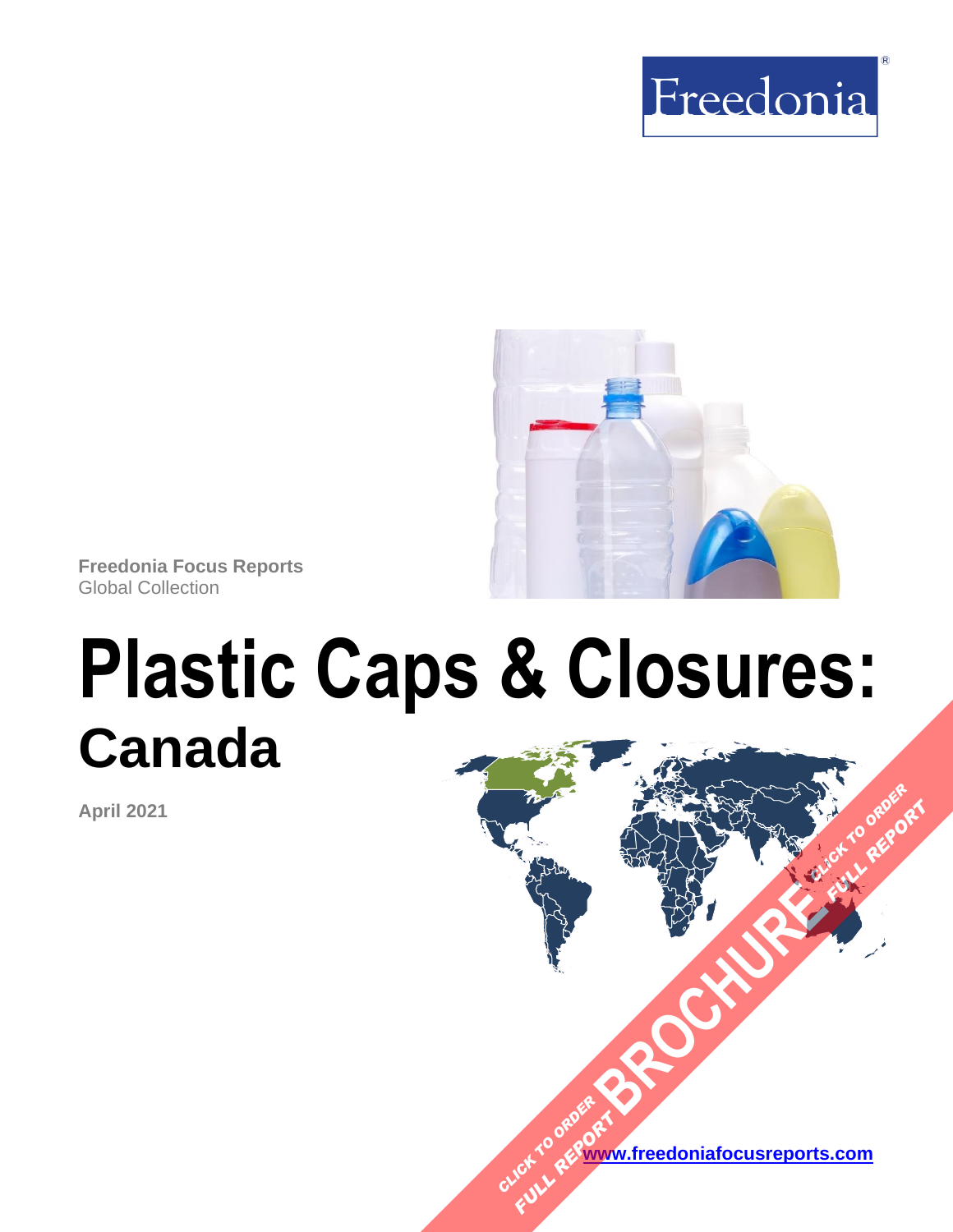# **Table of Contents**

| 1. Highlights                   | $\overline{\mathbf{3}}$ |
|---------------------------------|-------------------------|
| 2. Market Environment           | 5                       |
| <b>Historical Trends</b>        | 5                       |
| Key Economic Indicators         | 6                       |
| North American Regional Outlook | 7                       |
| <b>Competing Products</b>       | 8                       |
| Impact of COVID-19              | 9                       |
| Sustainability Initiatives      | 11                      |
| 3. Segmentation & Forecasts     | 13                      |
| Products                        | 13                      |
| Threaded                        | 14                      |
| Unthreaded                      | 15                      |
| Dispensing                      | 15                      |
| Child-Resistant                 | 17                      |
| Markets                         | 20                      |
| <b>Beverages</b>                | 21                      |
| Food                            | 22                      |
| Pharmaceuticals                 | 23                      |
| <b>Other Markets</b>            | 24                      |
| 4. Industry Structure           | 27                      |
| <b>Industry Characteristics</b> | 27                      |
| <b>Market Leaders</b>           | 28                      |
| <b>BERICAP</b>                  | 28                      |
| <b>Berry Global</b>             | 29                      |
| Silgan                          | 29                      |
| 5. About This Report            | 30                      |
| Scope                           | 30                      |
| Sources                         | 30                      |
| <b>Industry Codes</b>           | 31                      |
| Freedonia Methodology           | 31                      |
| Resources                       | 33                      |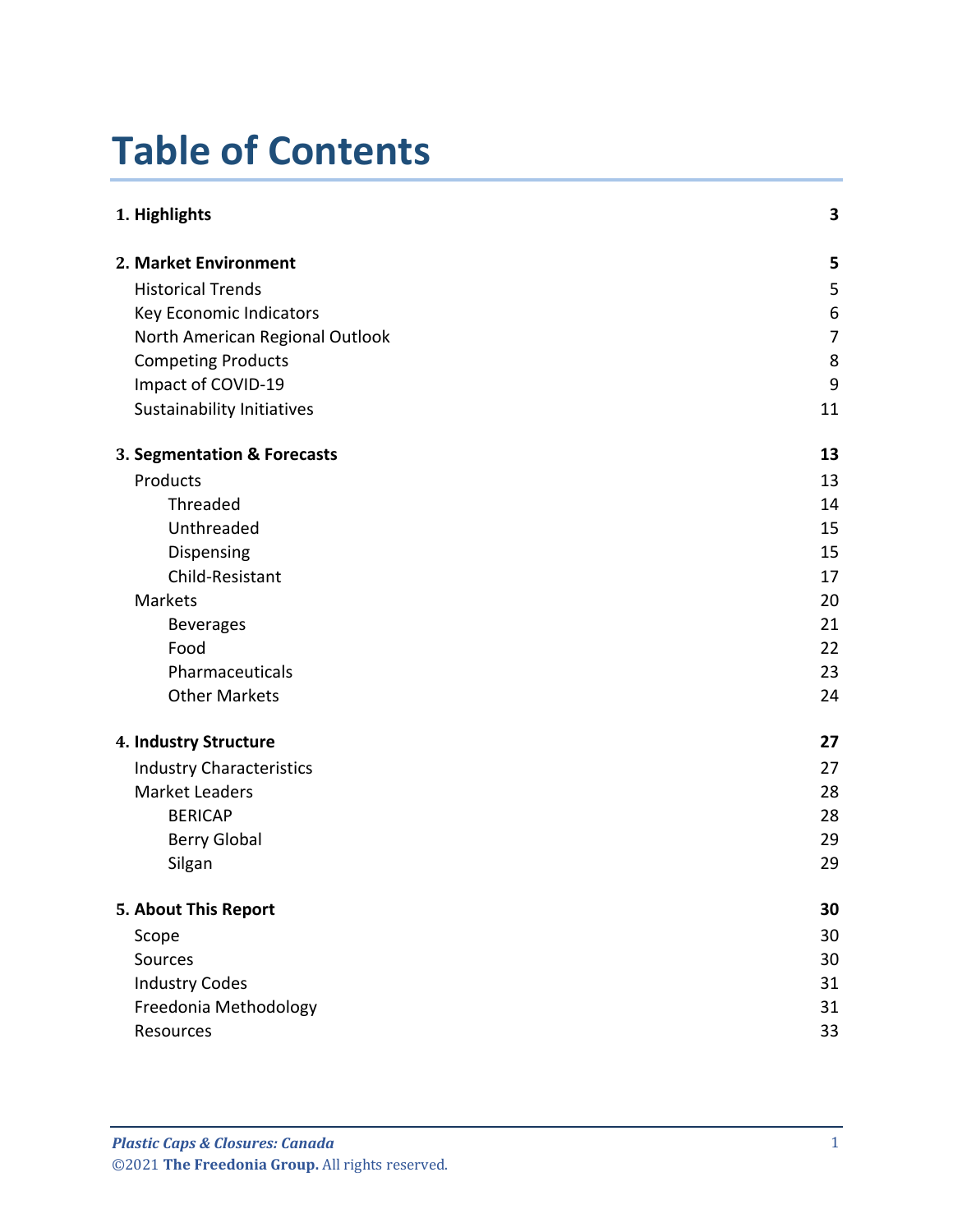# **List of Tables & Figures**

| Figure 1   Key Trends in Canada Plastic Caps & Closures Demand, 2019 - 2024          | 3  |
|--------------------------------------------------------------------------------------|----|
|                                                                                      |    |
| Figure 2   Canada Plastic Caps & Closures Demand Trends, 2009 - 2019                 | 5  |
| Table 1   Key Indicators for Canada Plastic Caps & Closures Demand, 2009 - 2024      |    |
| (2018US\$ bil)                                                                       | 6  |
| Figure 3   North American Plastic Caps & Closures Demand by Country, 2019 (%)        | 7  |
| Figure 4   Canada Plastic Caps & Closures Demand by Product, 2009 - 2024 (bil units) | 13 |
| Table 2   Canada Plastic Caps & Closures Demand by Product, 2009 - 2024 (bil units)  | 13 |
| Figure 5   Canada Plastic Caps & Closures Demand by Product, 2009 - 2024 (%)         | 19 |
| Figure 6   Canada Plastic Caps & Closures Demand by Market, 2009 - 2024 (bil units)  | 20 |
| Table 3   Canada Plastic Caps & Closures Demand by Market, 2009 - 2024 (bil units)   | 20 |
| Figure 7   Canada Plastic Caps & Closures Demand by Market, 2009 - 2024 (%)          | 26 |
| Table 4   Leading Participants in the Canada Plastic Caps & Closures Industry        | 28 |
| Table 5   NAICS & SIC Codes Related to Plastic Caps & Closures                       | 31 |
|                                                                                      |    |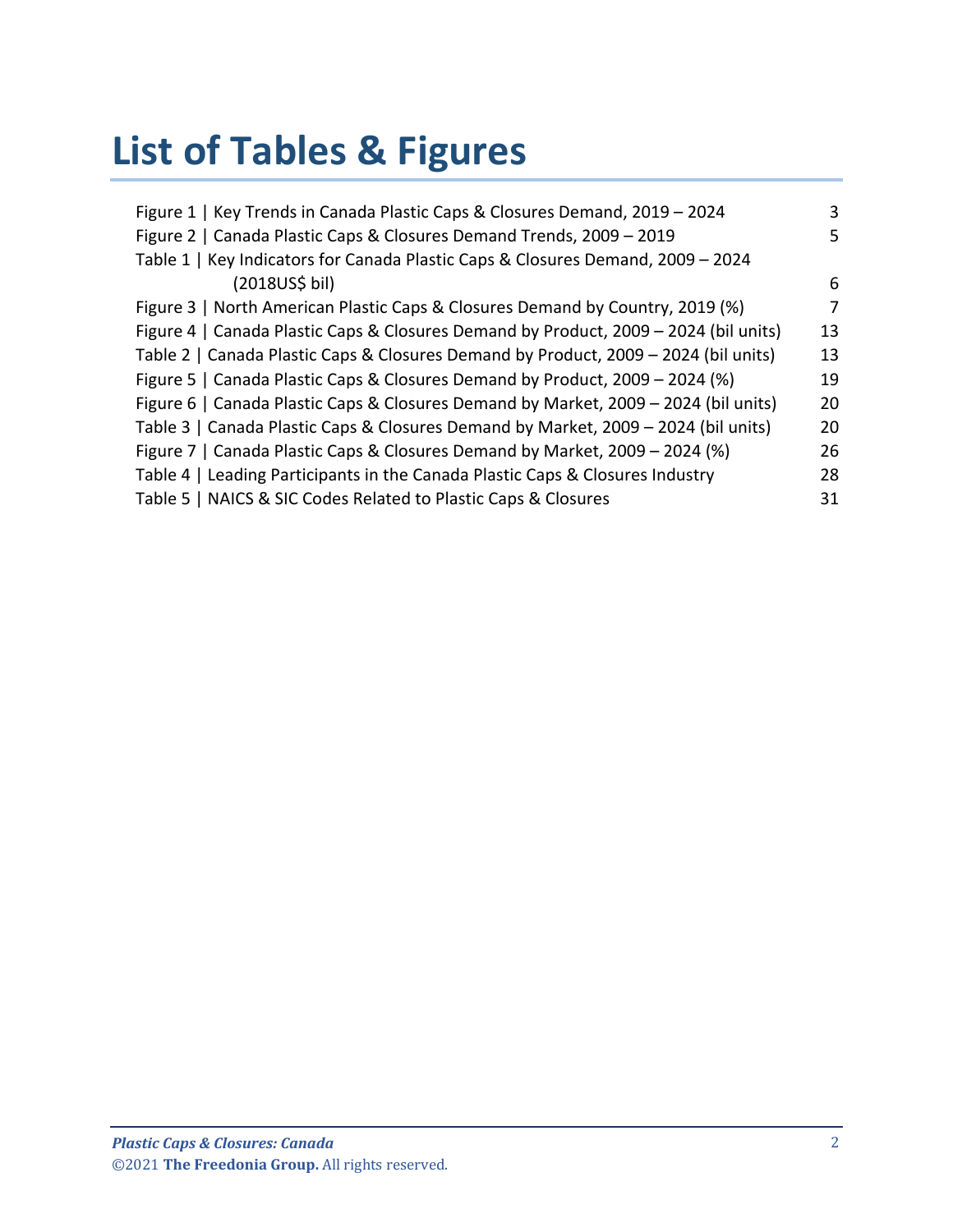# <span id="page-3-0"></span>**About This Report**

## <span id="page-3-1"></span>**Scope**

This report forecasts to 2024 Canada plastic caps and closures demand in units. Total demand is segmented by product in terms of:

- threaded
- unthreaded
- dispensing
- child-resistant

Total demand is also segmented by market as follows:

- beverages
- food
- pharmaceuticals
- other markets such as personal care products, household cleaning products, and automotive chemicals

To illustrate historical trends, total demand is provided in annual series from 2009 to 2019; the various segments are reported at five-year intervals for 2009, 2014, and 2019.

A significant degree of overlap exists among product categories. For example, some trigger dispensers are outfitted with child-resistant features. For purposes of this report, a closure is categorized by the primary function of the closure. In the example here, the closure would be categorized as a child-resistant closure.

Excluded from the scope of this report are caps and closures that are an integral part of the container (e.g., aerosol can valve assemblies), home canning and bottling closures, closures for industrial bulk containers, flexible closures such as twist ties or foil lidding, and caps and closures used in nonpackaging applications (e.g., valve covers, distributor caps, pen caps, food storage containers lids, liquor decanter closures).

Key macroeconomic indicators are also provided with quantified trends. Other various topics, including profiles of pertinent leading companies, are covered in this report. A full outline of report items by page is available in the Table of Contents.

## <span id="page-3-2"></span>**Sources**

*Plastic Caps & Closures: Canada* (FA30066) is based on *[Global Plastic Caps & Closures,](http://www.freedoniagroup.com/DocumentDetails.aspx?ReferrerId=FL-FOCUS&studyid=4088)* a comprehensive industry study published by The Freedonia Group. Reported findings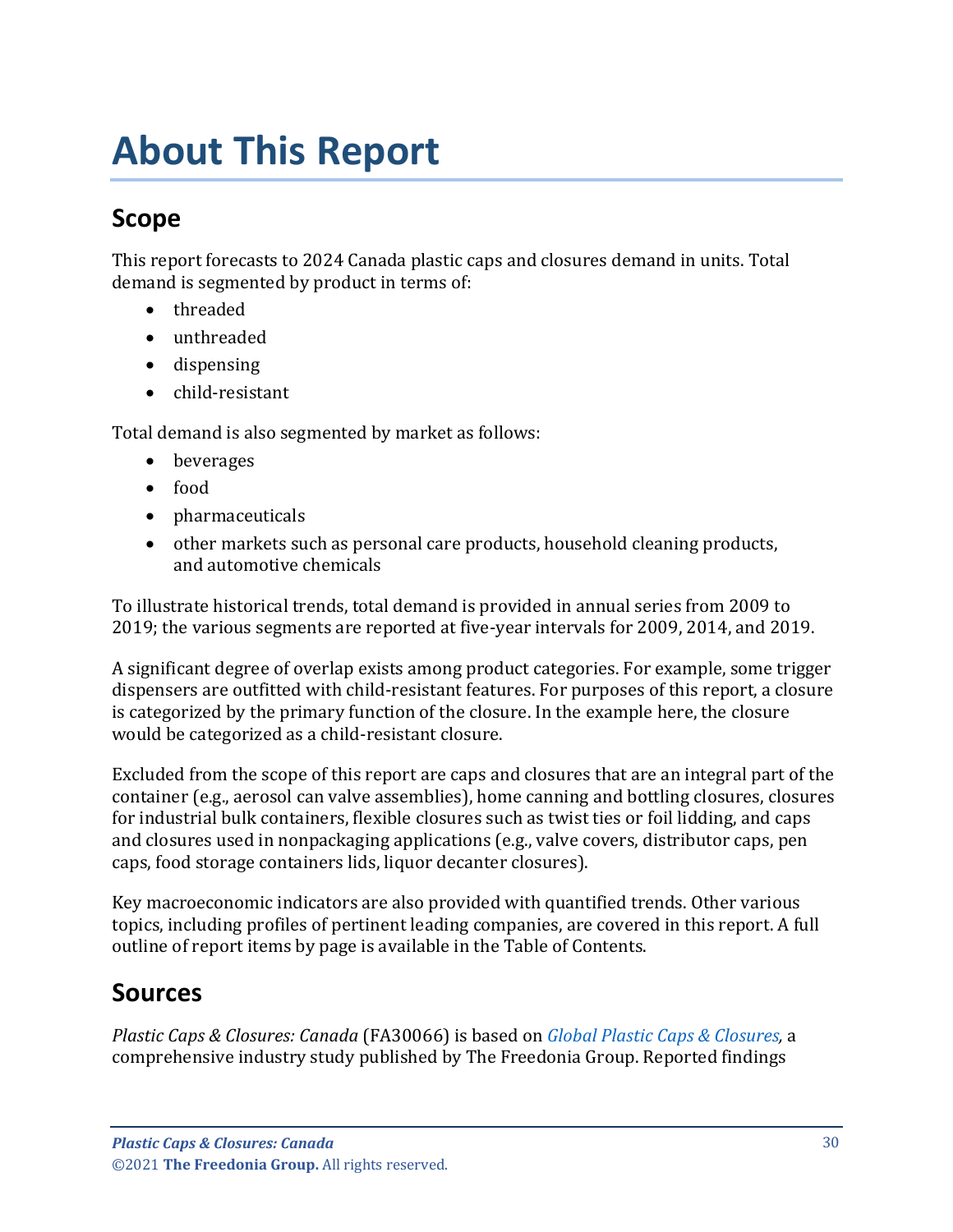#### **About This Report**

represent the synthesis and analysis of data from various primary, secondary, macroeconomic, and demographic sources, such as:

- firms participating in the industry, and their suppliers and customers
- government/public agencies
- intergovernmental organizations
- trade associations and their publications
- the business and trade press
- indicator forecasts by The Freedonia Group
- the findings of other reports and studies by The Freedonia Group

Specific sources and additional resources are listed in the Resources section of this publication for reference and to facilitate further research.

## <span id="page-4-0"></span>**Industry Codes**

<span id="page-4-2"></span>

| Table 5   NAICS & SIC Codes Related to Plastic Caps & Closures                                    |                                          |      |                                            |  |
|---------------------------------------------------------------------------------------------------|------------------------------------------|------|--------------------------------------------|--|
| <b>NAICS/SCIAN 2017</b><br><b>SIC</b>                                                             |                                          |      |                                            |  |
| <b>North American Industry Classification System</b><br><b>Standard Industrial Classification</b> |                                          |      |                                            |  |
| 326199                                                                                            | All other plastics product manufacturing | 3089 | Plastic products, not elsewhere classified |  |

Source: US Census Bureau

## <span id="page-4-1"></span>**Freedonia Methodology**

The Freedonia Group, a subsidiary of MarketResearch.com, has been in business for more than 30 years and in that time has developed a comprehensive approach to data analysis that takes into account the variety of industries covered and the evolving needs of our customers.

Every industry presents different challenges in market sizing and forecasting, and this requires flexibility in methodology and approach. Freedonia methodology integrates a variety of quantitative and qualitative techniques to present the best overall picture of a market's current position as well as its future outlook: When published data are available, we make sure they are correct and representative of reality. We understand that published data often have flaws either in scope or quality, and adjustments are made accordingly. Where no data are available, we use various methodologies to develop market sizing (both top-down and bottom-up) and then triangulate those results to come up with the most accurate data series possible. Regardless of approach, we also talk to industry participants to verify both historical perspective and future growth opportunities.

Methods used in the preparation of Freedonia market research include, but are not limited to, the following activities: comprehensive data mining and evaluation, primary research,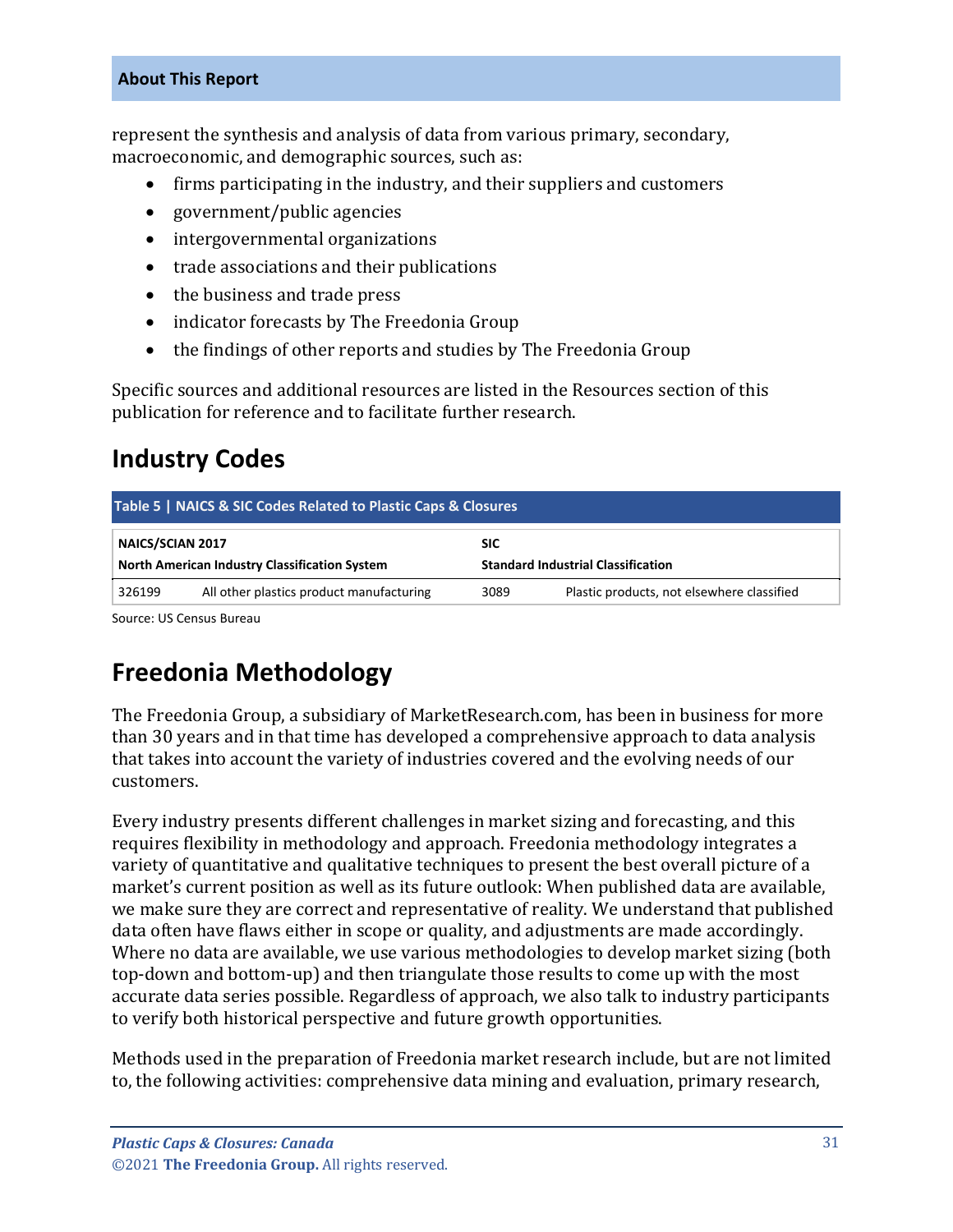#### **About This Report**

consensus forecasting and analysis, ratio analysis using key indicators, regression analysis, end use growth indices and intensity factors, purchase power parity adjustments for global data, consumer and end user surveys, market share and corporate sales analysis, product lifespan analysis, product or market life cycle analysis, graphical data modeling, long-term historical trend analysis, bottom-up and top-down demand modeling, and comparative market size ranking.

Freedonia quantifies trends in various measures of growth and volatility. Growth (or decline) expressed as an average annual growth rate (AAGR) is the least squares growth rate, which takes into account all available datapoints over a period. The volatility of datapoints around a least squares growth trend over time is expressed via the coefficient of determination, or  $r^2$ . The most stable data series relative to the trend carries an  $r^2$  value of 1.0; the most volatile – 0.0. Growth calculated as a compound annual growth rate (CAGR) employs, by definition, only the first and last datapoints over a period. The CAGR is used to describe forecast growth, defined as the expected trend beginning in the base year and ending in the forecast year. Readers are encouraged to consider historical volatility when assessing particular annual values along the forecast trend, including in the forecast year.

## **Copyright & Licensing**

The full report is protected by copyright laws of the United States of America and international treaties. The entire contents of the publication are copyrighted by The Freedonia Group.